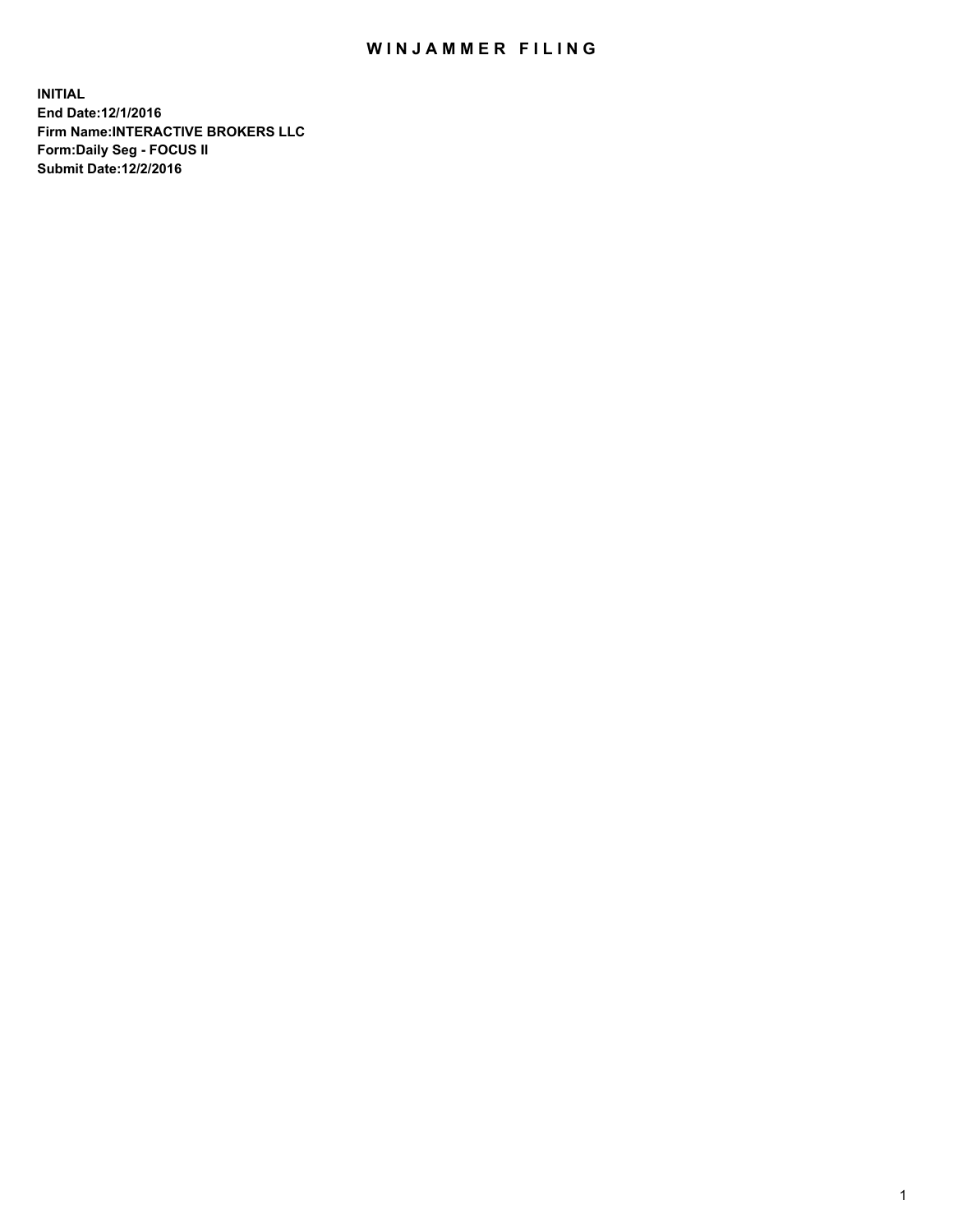## **INITIAL End Date:12/1/2016 Firm Name:INTERACTIVE BROKERS LLC Form:Daily Seg - FOCUS II Submit Date:12/2/2016 Daily Segregation - Cover Page**

| Name of Company<br><b>Contact Name</b><br><b>Contact Phone Number</b><br><b>Contact Email Address</b>                                                                                                                                                                                                                          | <b>INTERACTIVE BROKERS LLC</b><br><b>James Menicucci</b><br>203-618-8085<br>jmenicucci@interactivebrokers.c<br>om |
|--------------------------------------------------------------------------------------------------------------------------------------------------------------------------------------------------------------------------------------------------------------------------------------------------------------------------------|-------------------------------------------------------------------------------------------------------------------|
| FCM's Customer Segregated Funds Residual Interest Target (choose one):<br>a. Minimum dollar amount: ; or<br>b. Minimum percentage of customer segregated funds required:%; or<br>c. Dollar amount range between: and; or<br>d. Percentage range of customer segregated funds required between:% and%.                          | $\overline{\mathbf{0}}$<br>0<br>155,000,000 245,000,000<br>0 <sub>0</sub>                                         |
| FCM's Customer Secured Amount Funds Residual Interest Target (choose one):<br>a. Minimum dollar amount: ; or<br>b. Minimum percentage of customer secured funds required:%; or<br>c. Dollar amount range between: and; or<br>d. Percentage range of customer secured funds required between: % and %.                          | $\overline{\mathbf{0}}$<br>0<br>80,000,000 120,000,000<br>00                                                      |
| FCM's Cleared Swaps Customer Collateral Residual Interest Target (choose one):<br>a. Minimum dollar amount: ; or<br>b. Minimum percentage of cleared swaps customer collateral required:% ; or<br>c. Dollar amount range between: and; or<br>d. Percentage range of cleared swaps customer collateral required between:% and%. | $\overline{\mathbf{0}}$<br>$\overline{\mathbf{0}}$<br>0 <sub>0</sub><br><u>00</u>                                 |

Attach supporting documents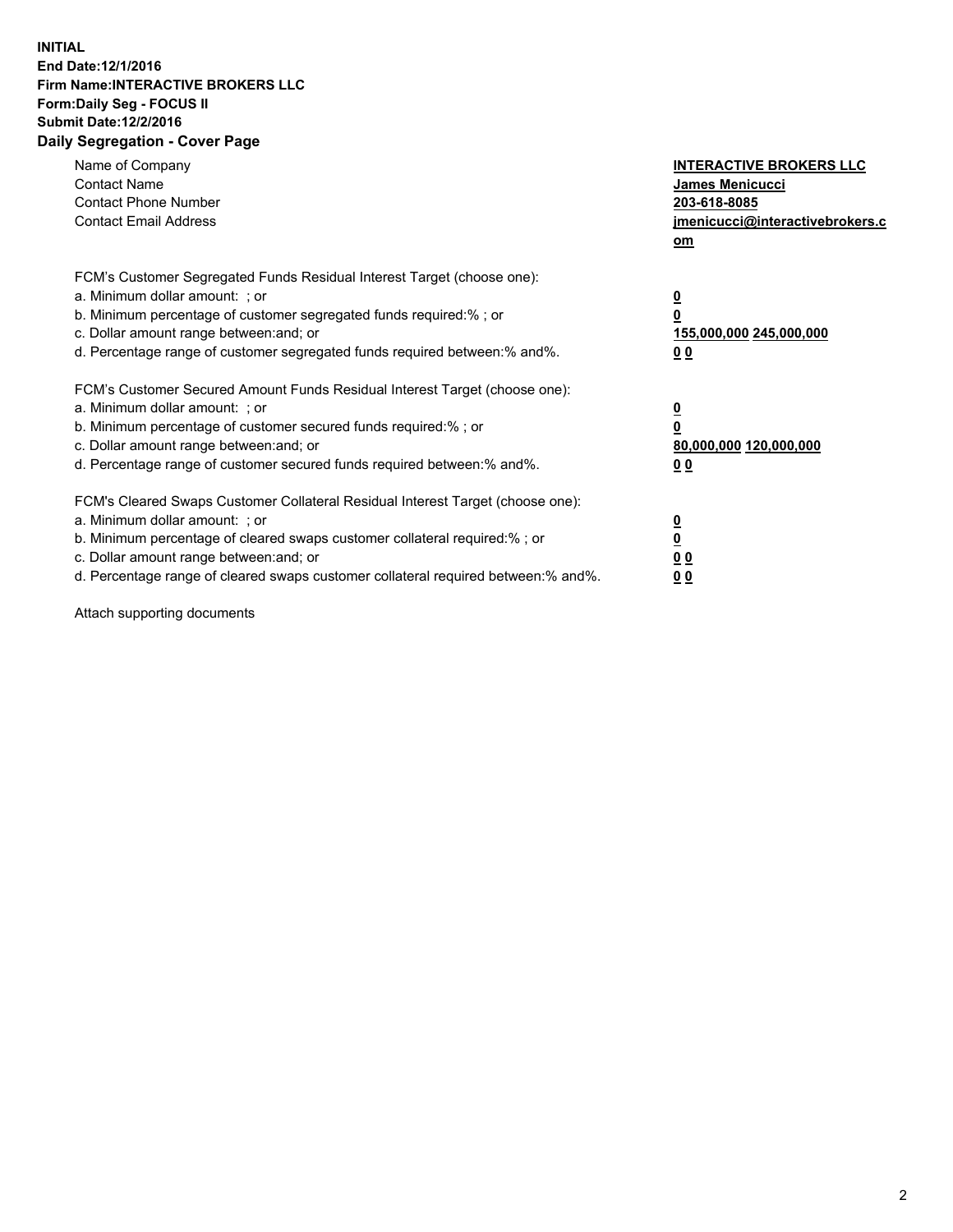## **INITIAL End Date:12/1/2016 Firm Name:INTERACTIVE BROKERS LLC Form:Daily Seg - FOCUS II Submit Date:12/2/2016 Daily Segregation - Secured Amounts**

|     | Daily Jegiegation - Jeculed Aniounts                                                                       |                                   |
|-----|------------------------------------------------------------------------------------------------------------|-----------------------------------|
|     | Foreign Futures and Foreign Options Secured Amounts                                                        |                                   |
|     | Amount required to be set aside pursuant to law, rule or regulation of a foreign                           | $0$ [7305]                        |
|     | government or a rule of a self-regulatory organization authorized thereunder                               |                                   |
| 1.  | Net ledger balance - Foreign Futures and Foreign Option Trading - All Customers                            |                                   |
|     | A. Cash                                                                                                    | 335,691,154 [7315]                |
|     | B. Securities (at market)                                                                                  | $0$ [7317]                        |
| 2.  | Net unrealized profit (loss) in open futures contracts traded on a foreign board of trade                  | 9,575,299 [7325]                  |
| 3.  | Exchange traded options                                                                                    |                                   |
|     | a. Market value of open option contracts purchased on a foreign board of trade                             | 158,880 [7335]                    |
|     | b. Market value of open contracts granted (sold) on a foreign board of trade                               | -113,024 [7337]                   |
| 4.  | Net equity (deficit) (add lines 1.2. and 3.)                                                               | 345,312,309 [7345]                |
| 5.  | Account liquidating to a deficit and account with a debit balances - gross amount                          | 55,349 [7351]                     |
|     | Less: amount offset by customer owned securities                                                           | 0 [7352] 55,349 [7354]            |
| 6.  | Amount required to be set aside as the secured amount - Net Liquidating Equity                             | 345,367,658 [7355]                |
|     | Method (add lines 4 and 5)                                                                                 |                                   |
| 7.  | Greater of amount required to be set aside pursuant to foreign jurisdiction (above) or line                | 345,367,658 [7360]                |
|     | 6.                                                                                                         |                                   |
|     | FUNDS DEPOSITED IN SEPARATE REGULATION 30.7 ACCOUNTS                                                       |                                   |
| 1.  | Cash in banks                                                                                              |                                   |
|     | A. Banks located in the United States                                                                      | $0$ [7500]                        |
|     | B. Other banks qualified under Regulation 30.7                                                             | 0 [7520] 0 [7530]                 |
| 2.  | Securities                                                                                                 |                                   |
|     | A. In safekeeping with banks located in the United States                                                  | 394,450,780 [7540]                |
|     | B. In safekeeping with other banks qualified under Regulation 30.7                                         | 0 [7560] 394,450,780 [7570]       |
| 3.  | Equities with registered futures commission merchants                                                      |                                   |
|     | A. Cash                                                                                                    | $0$ [7580]                        |
|     | <b>B.</b> Securities                                                                                       | $0$ [7590]                        |
|     | C. Unrealized gain (loss) on open futures contracts                                                        | $0$ [7600]                        |
|     | D. Value of long option contracts                                                                          | $0$ [7610]                        |
|     | E. Value of short option contracts                                                                         | 0 [7615] 0 [7620]                 |
| 4.  | Amounts held by clearing organizations of foreign boards of trade                                          |                                   |
|     | A. Cash                                                                                                    | $0$ [7640]                        |
|     | <b>B.</b> Securities                                                                                       | $0$ [7650]                        |
|     | C. Amount due to (from) clearing organization - daily variation                                            | $0$ [7660]                        |
|     | D. Value of long option contracts                                                                          | $0$ [7670]                        |
|     | E. Value of short option contracts                                                                         | 0 [7675] 0 [7680]                 |
| 5.  | Amounts held by members of foreign boards of trade                                                         |                                   |
|     | A. Cash                                                                                                    | 60,816,601 [7700]                 |
|     | <b>B.</b> Securities                                                                                       | $0$ [7710]                        |
|     | C. Unrealized gain (loss) on open futures contracts                                                        | 7,640,968 [7720]                  |
|     | D. Value of long option contracts                                                                          | 158,880 [7730]                    |
|     | E. Value of short option contracts                                                                         | -113,023 [7735] 68,503,426 [7740] |
| 6.  | Amounts with other depositories designated by a foreign board of trade                                     | 0 [7760]                          |
| 7.  | Segregated funds on hand                                                                                   | $0$ [7765]                        |
| 8.  | Total funds in separate section 30.7 accounts                                                              | 462,954,206 [7770]                |
| 9.  | Excess (deficiency) Set Aside for Secured Amount (subtract line 7 Secured Statement<br>Page 1 from Line 8) | 117,586,548 [7380]                |
| 10. | Management Target Amount for Excess funds in separate section 30.7 accounts                                | 80,000,000 [7780]                 |
| 11. | Excess (deficiency) funds in separate 30.7 accounts over (under) Management Target                         | 37,586,548 [7785]                 |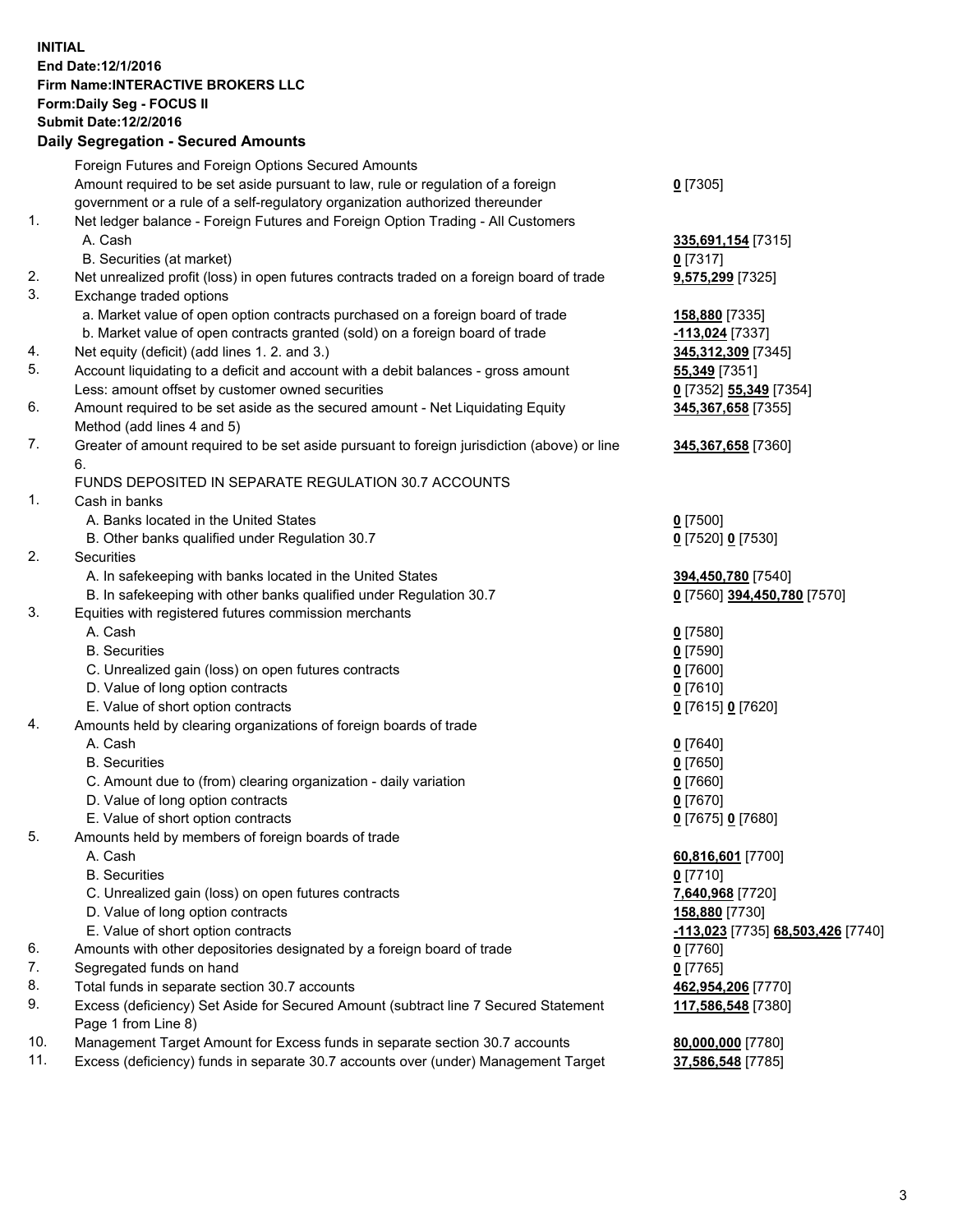**INITIAL End Date:12/1/2016 Firm Name:INTERACTIVE BROKERS LLC Form:Daily Seg - FOCUS II Submit Date:12/2/2016 Daily Segregation - Segregation Statement** SEGREGATION REQUIREMENTS(Section 4d(2) of the CEAct) 1. Net ledger balance A. Cash **3,280,703,025** [7010] B. Securities (at market) **0** [7020] 2. Net unrealized profit (loss) in open futures contracts traded on a contract market **-23,577,308** [7030] 3. Exchange traded options A. Add market value of open option contracts purchased on a contract market **145,597,661** [7032] B. Deduct market value of open option contracts granted (sold) on a contract market **-254,625,531** [7033] 4. Net equity (deficit) (add lines 1, 2 and 3) **3,148,097,847** [7040] 5. Accounts liquidating to a deficit and accounts with debit balances - gross amount **168,915** [7045] Less: amount offset by customer securities **0** [7047] **168,915** [7050] 6. Amount required to be segregated (add lines 4 and 5) **3,148,266,762** [7060] FUNDS IN SEGREGATED ACCOUNTS 7. Deposited in segregated funds bank accounts A. Cash **124,889,330** [7070] B. Securities representing investments of customers' funds (at market) **1,983,180,420** [7080] C. Securities held for particular customers or option customers in lieu of cash (at market) **0** [7090] 8. Margins on deposit with derivatives clearing organizations of contract markets A. Cash **19,628,657** [7100] B. Securities representing investments of customers' funds (at market) **1,347,232,447** [7110] C. Securities held for particular customers or option customers in lieu of cash (at market) **0** [7120] 9. Net settlement from (to) derivatives clearing organizations of contract markets **9,928,939** [7130] 10. Exchange traded options A. Value of open long option contracts **145,598,290** [7132] B. Value of open short option contracts **-254,610,540** [7133] 11. Net equities with other FCMs A. Net liquidating equity **0** [7140] B. Securities representing investments of customers' funds (at market) **0** [7160] C. Securities held for particular customers or option customers in lieu of cash (at market) **0** [7170] 12. Segregated funds on hand **0** [7150] 13. Total amount in segregation (add lines 7 through 12) **3,375,847,543** [7180] 14. Excess (deficiency) funds in segregation (subtract line 6 from line 13) **227,580,781** [7190] 15. Management Target Amount for Excess funds in segregation **155,000,000** [7194] **72,580,781** [7198]

16. Excess (deficiency) funds in segregation over (under) Management Target Amount Excess

4